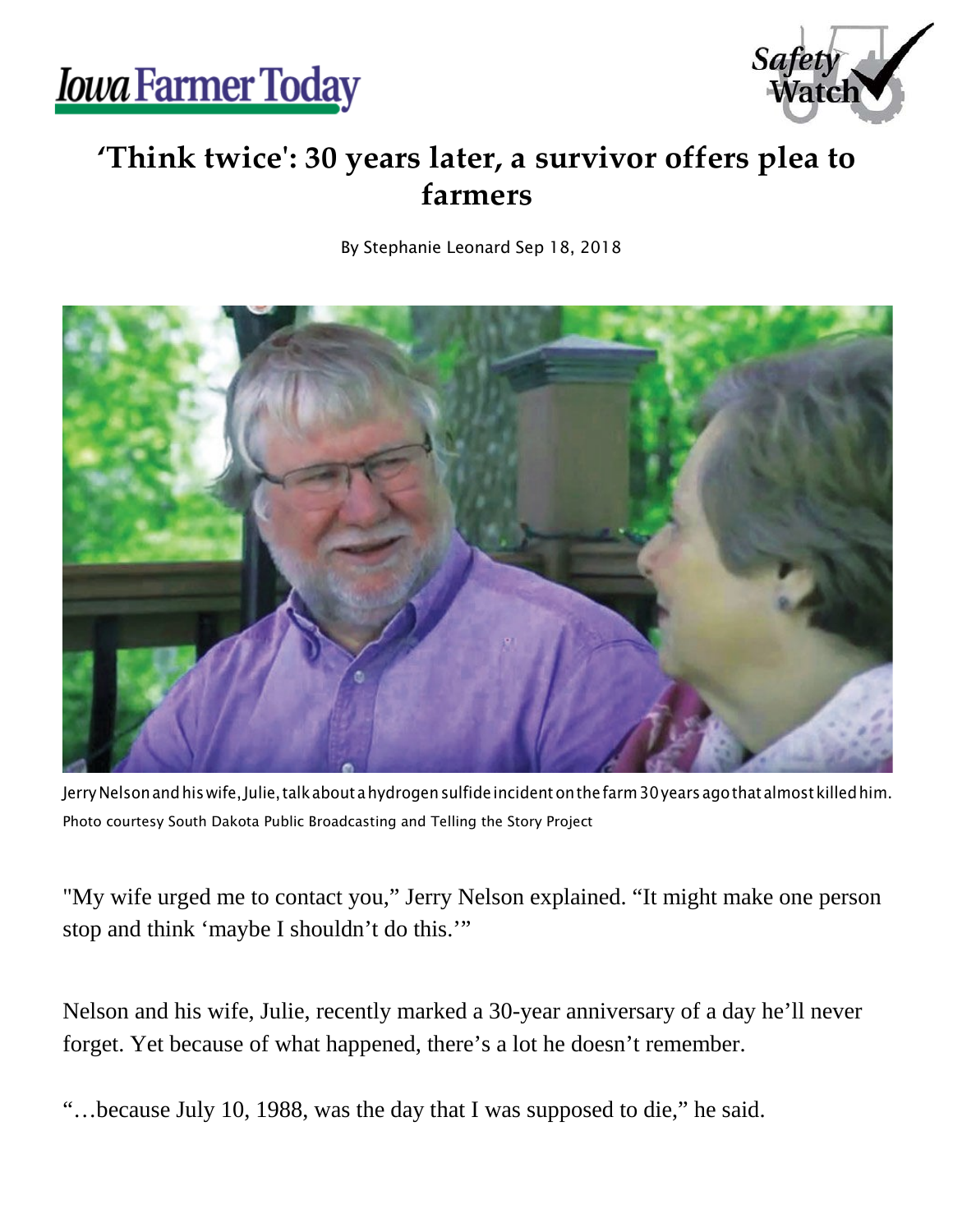On that day, Nelson entered the manure pit at his family's farm near Volga, S.D. Here is more of his story, in his own words:

A scorching Sunday morning. Rushing through chores on our dairy farm. Glancing into the pit and discovering that the manure pump had plugged. Crap!

But I know how to fix this. Just climb down and unplug the pump with a spud bar. I've done it dozens of times.



Jerry, Julie, Paul and Chris Nelson in 1987. Photo courtesy Jerry Nelson

Bending over with the spud bar in my hand, the manure inches from my face. Suddenly feeling really weird. It's the gas! Get out NOW!

Beginning the climb up and out. I can see the sky, hear the tractor idling. Then everything abruptly fading to black. I cannot recall much of the next three weeks.

Hydrogen sulfide can cause nearly instant death at high concentrations. At lower levels, it can result in swift loss of consciousness, pulmonary edema and decreased oxygen supply to the brain.

Dad finding me unconscious, floating face-up in the manure. He and Mom placing the 911 call no parent wants to make.

First responders hauling me out of the pit. No respiration, can't find a pulse. Ambulance whisking me to a local hospital.

My wife, Julie, who was in town for groceries, a car suddenly pulling up alongside hers. Its driver, a first responder, shouting, "Get to the hospital! He's still breathing!"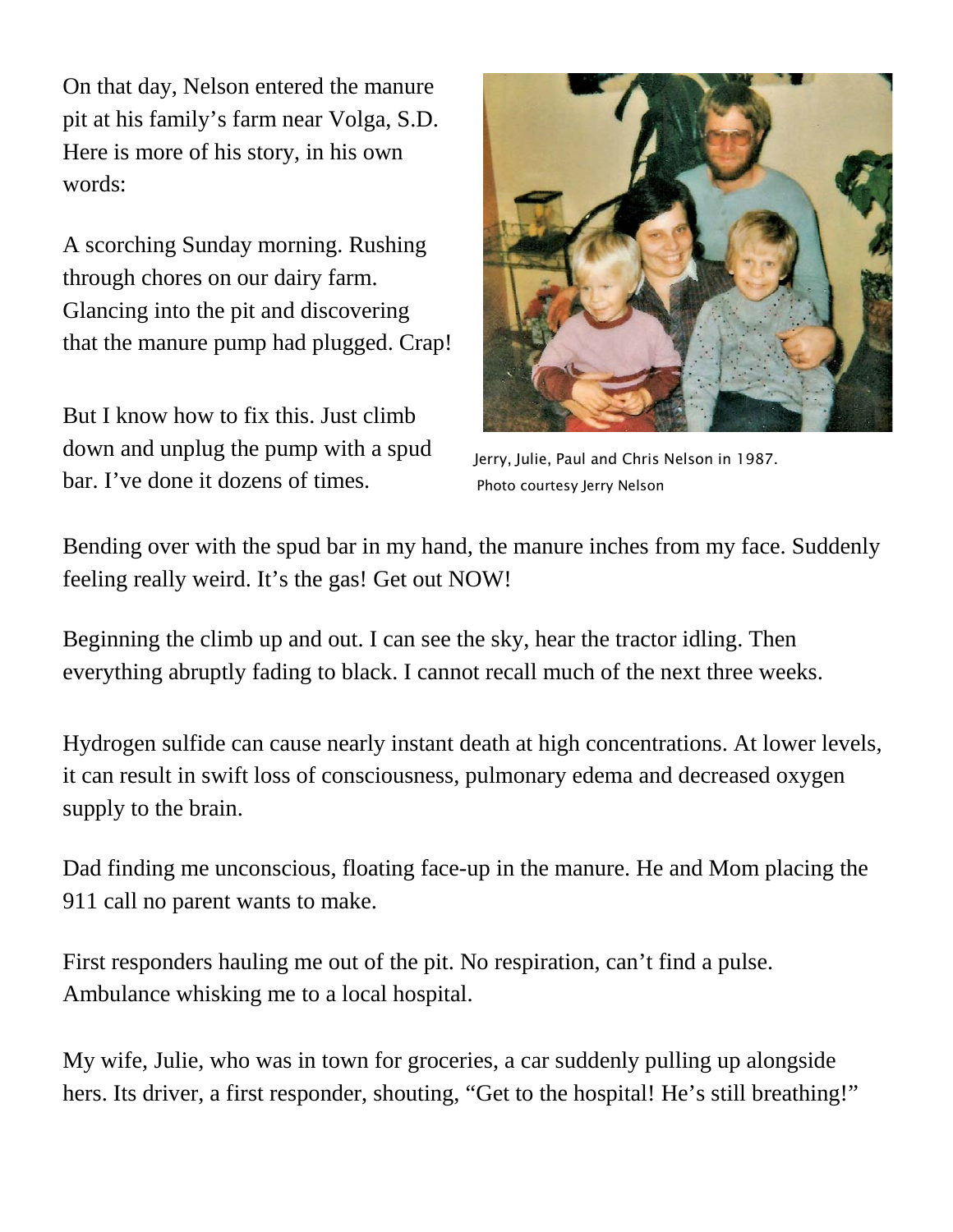At the ER, the attending physician telling my family that I've inhaled hydrogen sulfide. Zero chance for survival.

Julie absorbing that, at age 29, she's about to become a widow with two young sons. Keeping her wits about her and asking the doctor if I'm still alive. Yes. Barely.

'Then call the chopper. Get him to Sioux Falls.' Doctor replying, 'You don't understand. There's no hope.' My wife saying, 'I don't care. Call. The. Chopper.'



The Nelsons now, Julie, Jerry,Chris, daughter-in-law Megan, and Paul. Photo courtesy Jerry Nelson

Nelson's diagnosis at Sioux Falls included a collapsed right lung, diffuse pulmonary infiltrates, manure aspiration and anoxic encephalopathy. His odds of survival, family was told, were perhaps  $50/50$  — if he made it through the first week.

ARDS — acute respiratory distress syndrome — becoming part of my family's lexicon. My wife, who never leaves my side, giving me a sponge bath and being assailed by the stench of rotten eggs. Hydrogen sulfide is sweating its way out.

On the seventh day, me indicating to Julie that I can't breathe despite being intubated and on a respirator. Doctors being summoned. Diagnosis: My swelling lungs are suffocating themselves. Nothing more can be done. Call the family. This is it.

My wife again refusing to give up, asking the doctor to consult with Mayo Clinic. He does and is advised to inspect my lungs with a bronchoscope. Discovering that blood clots are blocking major airways. The plugs are removed, and I can breathe again.

From my point of view: The first three weeks following the accident are a blur of fantastic hallucinations and painful realities. I don't know which is which.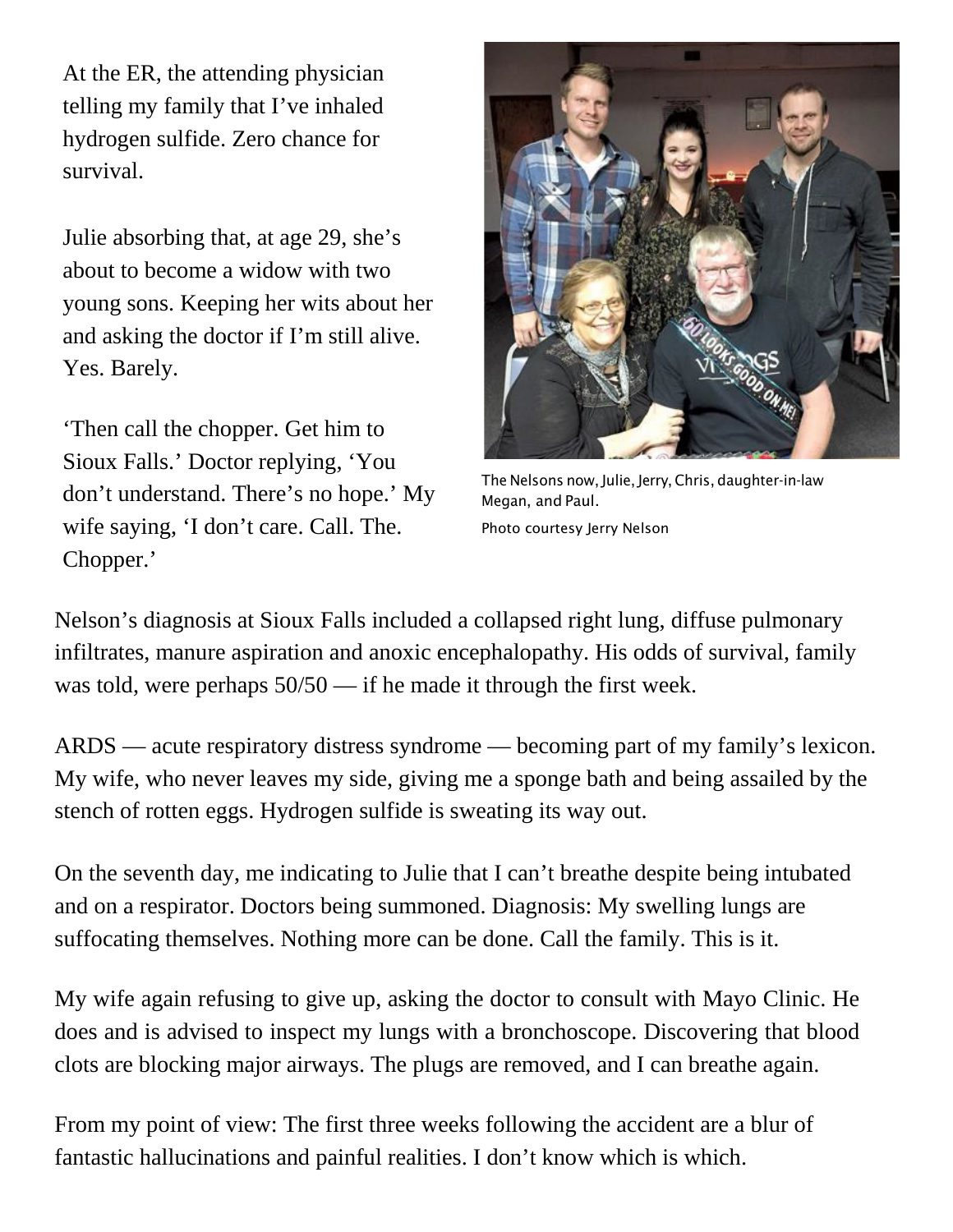Gradually being weaned off the narcotics as my pulmonary function improves. Clear thinking returning slowly.

I'm in a hospital bed. I am catheterized and am breathing through a tube protruding from the base of my throat. A forest of IV poles sitting at my bedside, and my right ribcage aching. Inspection reveals stitches where chest tubes had been.

I don't belong here! I have farming to do, cows to milk. Trying to exit the bed and the respirator emitting earsplitting whoops. A nurse sprinting into the room, reattaching the respirator to my tracheotomy tube. The nurse admonishing, 'You be good! You want me to tie you down again?'

Then, slow but steady improvement. It's a big deal being hoisted from the bed and placed in a recliner. Sitting upright for the first time in a month leaves me feeling woozy.

The urinary catheter and pulmonary artery catheter being removed. Relearning how to walk in Physical Therapy. My wife ordering in a Godfather's Classic Combo pizza. I can only manage one slice, but it's the best meal I've ever had.

Coming home to a huge 'Welcome Home' banner, family, cake and hugs. Just like a birthday party. Which, in a way, it was.

Nelson credits his long-shot survival to many people. His parents had the presence of mind to open a second hatch to the pit and use a window fan to blow in fresh air until responders arrived. Rescuers wearing air-supplying respirators retrieved him. A diverse team of Sioux Falls specialists managed his care and recovery over a five-week hospital stay.

And Julie, who refused to give up on him.

During Jerry's 25 days in ICU, she brought their sons to see him, not knowing which might be the last time. Paul busied himself by trying to explain the functions of all the machinery hooked up to his dad. Chris stood at the bedside and patted his hand.

Julie taped photos of the boys to the ceiling above his bed — so they'd be the first thing Jerry saw when he came to — and dozens of get-well cards to the wall, many from people they didn't know.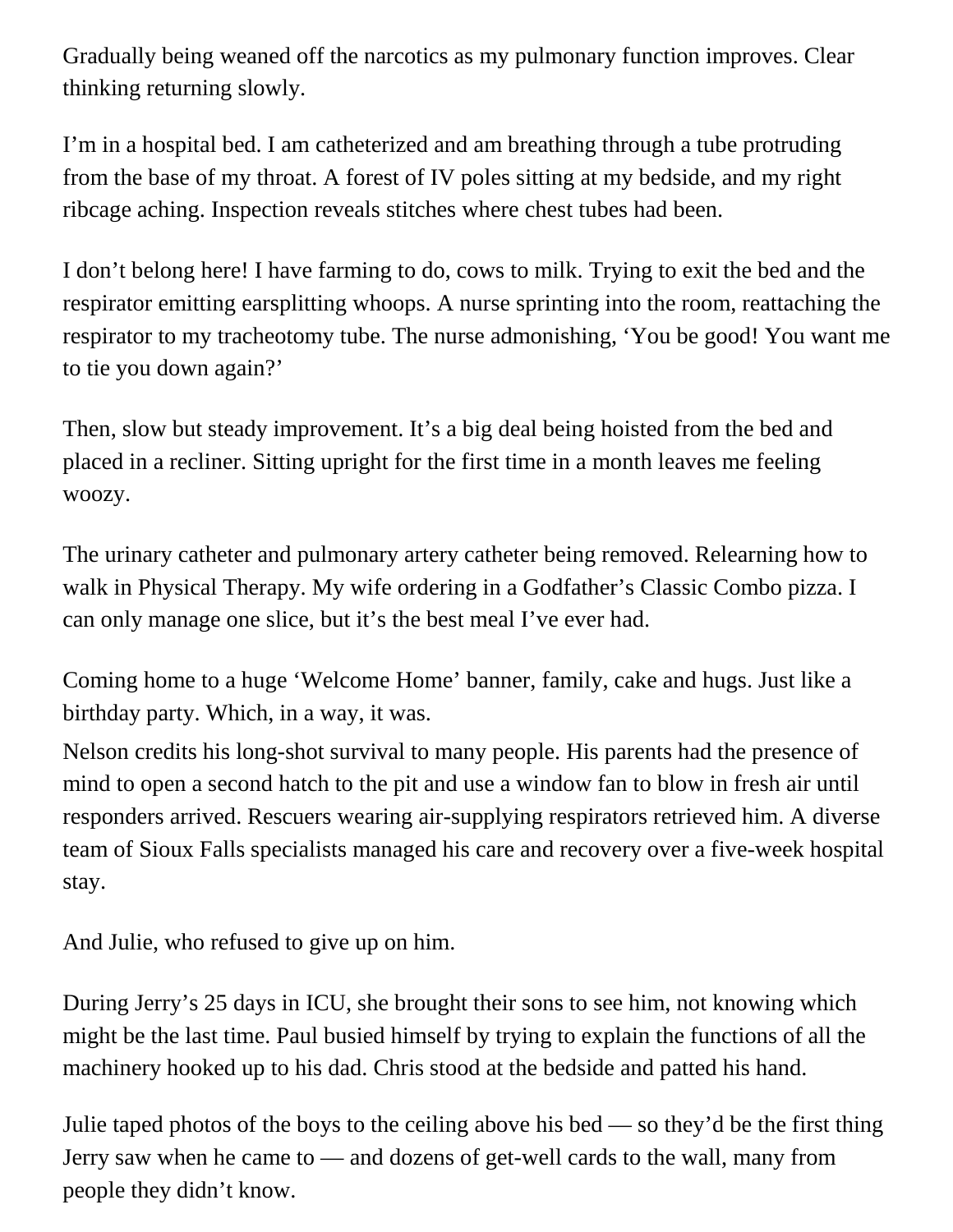She remembers how strangers who shared ICU waiting rooms became like a second family. "You share your stories, pray for one another, and cry together when the news isn't good," she said.

That fall, neighbors and friends convened — in rural-community tradition — to help the Nelsons with harvest.

Jerry remembers encountering the pit upon resuming work:

"I recall pushing manure into the pit for the first time afterward and getting the feeling you get when you peer over the edge while standing atop of a tall skyscraper," he said. "But work needed to be done, so I set it aside and carried on."

Operationally, their major safety change was to never again enter the pit.

"When the pump plugged, we'd go through the rigmarole of pulling it out with our loader tractor to unplug it," he said. "We began to grind our hay and our bedding, which pretty much eliminated the plugging issue.

"Shortly after, I could look down into the pit with total dispassion — and a sense of wonder that I had survived."

Hindsight and wisdom often come as partners after a close call, with an urgency that doesn't diminish over time. Nelson brings all three to his shared message:

"If I can get someone out there to just think twice before they rush to do 'this thing' whatever it may be — those few seconds of hesitation and thought might save you from something like I suffered," he said.

"Thirty years on, I'm grateful for every day above ground."

More on Jerry's story, including photos, videos and news accounts, are at [www.tellingthestoryproject.org](http://www.tellingthestoryproject.org/).